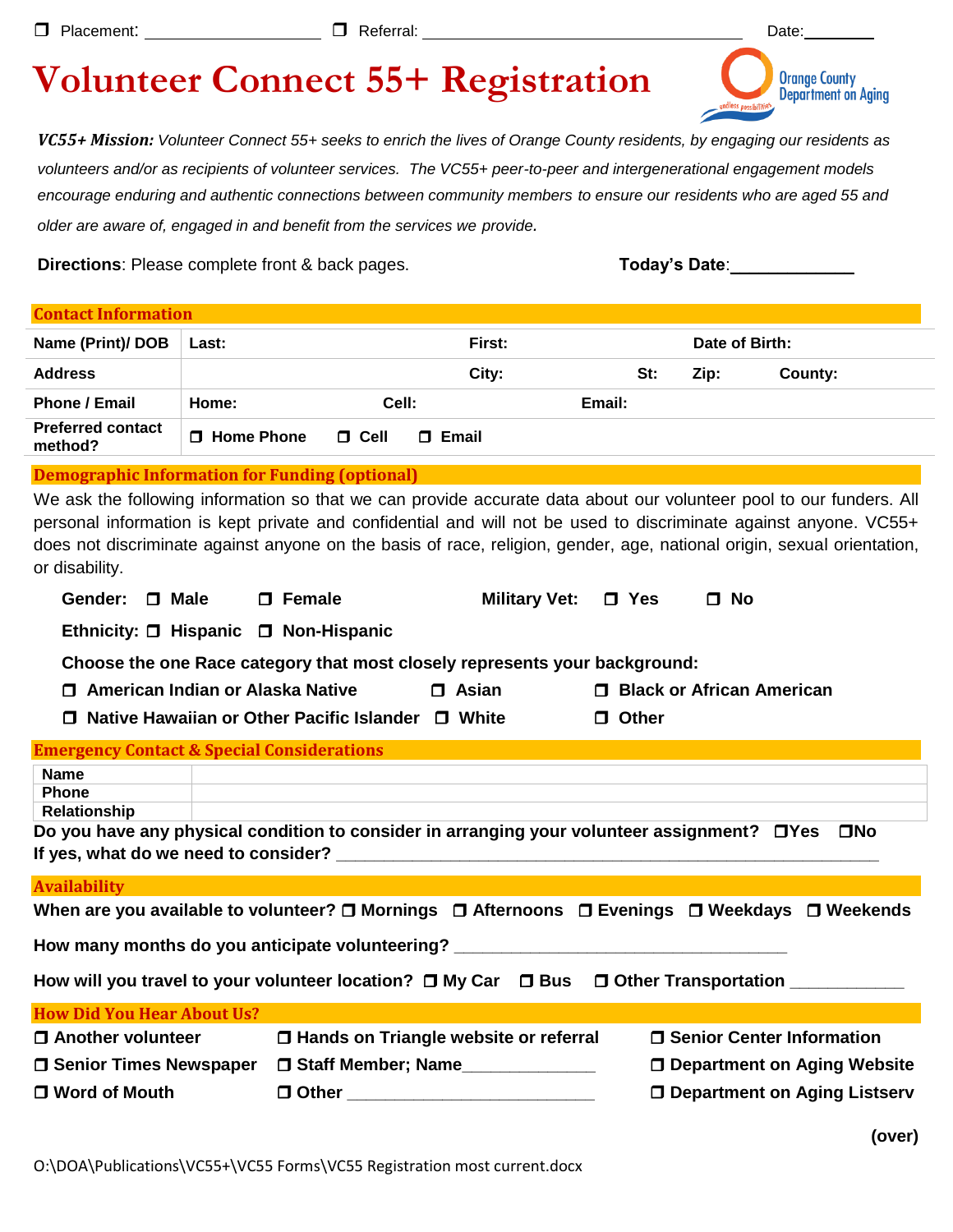#### **Special Skills, Training, Passions, and Interests**

Please summarize the **special skills and qualifications you have acquired** from employment, previous volunteer work, or through other activities, including hobbies. Please **emphasize the type of work you enjoy most and any skills you would like to gain** through your volunteer experience with VC55+.

**Please include any** *Current* **certifications or licenses you hold.**

## **Volunteer Opportunity Selection**

\_\_\_\_ I'd like to **review the various available opportunities** with VC55+ staff, and would like the VC55+ staff to recommend positions that would best fit my interests and skillset, or the positions that are in the most need of current volunteers.

and/or

\_\_\_\_ I know where **I'd like to volunteer** (see page three of this application for a listing of opportunities). Please list the **positions you are interested in**:

## **How to Record Volunteer Hours?**

**Bobby Cobb**, Volunteer Coordinator

**See your Contact Person for the appropriate method to report your volunteer hours, either via a Site Form or by using the Lobby Book (either a pink Individual Hours Form or a specific Site Form) by the front door of either Senior Center.**

## **Agreement and Signature**

**By signing below, I affirm that the facts set forth in it are true and complete. I consent to a background check if required for my position at any time during my volunteer service (separate form required).**

| Name (print) | Date: |
|--------------|-------|
| Signature    |       |

## **To submit your application, please email or fax, or drop it off at either Senior Center:**

| <b>DUDY OUDD,</b> VUGHLOU OUDIGHIQLOI  |                              |                            |
|----------------------------------------|------------------------------|----------------------------|
| <b>Email:</b> bcobb@orangecountync.gov | <b>Phone: (919) 245-4241</b> | <b>Fax:</b> (919) 968-2093 |
| <b>Seymour Center</b>                  | $<$ OR TO $>$                | <b>Passmore Center</b>     |
| 2551 Homestead Road                    |                              | 103 Meadowlands Dr.        |
| Chapel Hill, NC 27516                  |                              | Hillsborough, NC 27278     |

## **OR** [www.orangecountync.gov/aging/volunteerconnect55](http://www.orangecountync.gov/aging/volunteerconnect55)